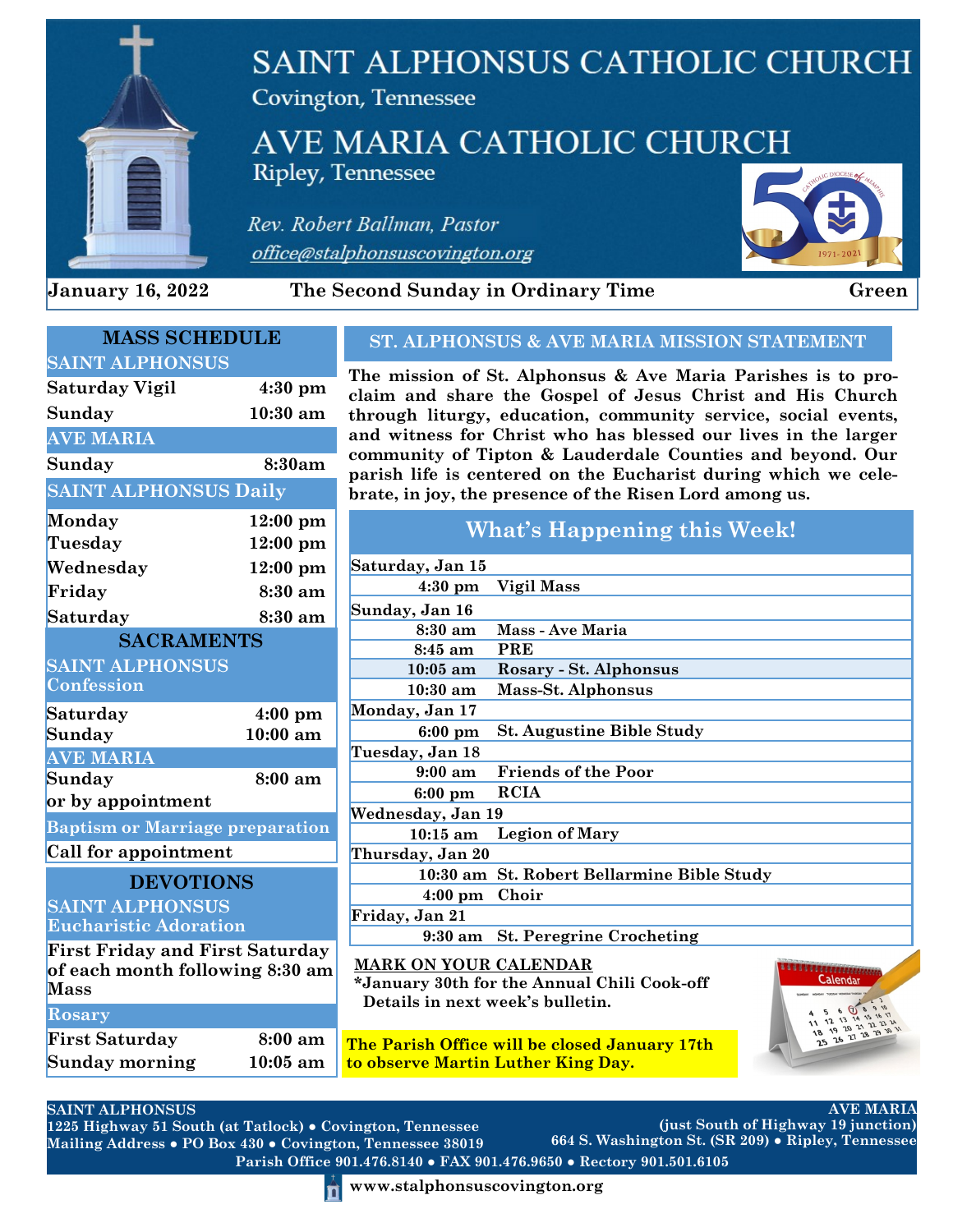|           |             |                    | <b>Mass Intentions</b>                   |  |
|-----------|-------------|--------------------|------------------------------------------|--|
| Saturday  | 1/15        | $4:30$ pm          | <b>For Special Intention</b>             |  |
| Sunday    | 1/16        | $8:30$ am          | For the Parishioners of Ave Maria        |  |
| Sunday    | 1/16        | $10:30$ am         | For the Parishioners of St. Alphonsus    |  |
| Monday    | 1/17        | $12:00 \text{ pm}$ | +Rev. Joseph W. Umphries, Jr.            |  |
| Tuesday   | 1/18        | $12:00 \text{ pm}$ | +Dawn Hiebert by Katherine Hiebert       |  |
| Wednesday | <b>1/19</b> | $12:00 \text{ pm}$ | +Carmen Sosa by Carmen Jones             |  |
| Friday    | 1/21        | $8:30$ am          | +Rev. Edward E. Kelly                    |  |
| Saturday  | <b>1/22</b> | $8:30 \text{ am}$  | +Michael Collins by Virginia & Jack Duff |  |

**Attention St. Alphonsus and Ave Maria: We have all been experiencing the affects of our postal service. Your pre-printed envelopes are not arriving on time or not at all. Until this situation can be corrected please contact the parish office. In the meantime please put your money in a plain envelope or you can use the "Welcome" envelopes provided by the church. Be sure to put your name and church number on it; without it you will not get credit for your donations.**

**I apologize for the inconvenience and we are working on a solution to this problem.** 

> **Dr. Martin Luther King's Birthday January 17**

**"I Have a Dream" is a public speech that was delivered by American civil rights activist Martin Luther King Jr. during the March on Washington for Jobs and Freedom on August 28, 1963, in which he called for civil and economic rights and an end to racism in the United States.**

Readings for Jan 17-Jan 23 **Monday-St. Anthony, Abbot 1 Sm 15:16-23 Ps 50:8-9, 16b-17, 21, 23 Mk 2:18-22 Tuesday 1 Sm 16:1-13 Ps 89:20-22, 27-28 Mk 2:23-28 Wednesday 1 Sm 17:32-33, 37, 40-51 Ps 144:1b, 2, 9-10 Mk 3:1-6 Thursday-St. Fabian, Pope, M and St. Sebastian, M 1 Sm 18:6-9; 19:1-7 Ps 56:2-3, 9-13 Mk 3:7-12 Friday-St. Agnes, V, M 1 Sm 24:3-21 Ps 57:2-4, 6, 11 Mk 3:13-19 Saturday 2 Sm 1:1-4, 11-12, 19, 23-27 Ps 80:2-3, 5-7 Mk 3:20-21 Sunday Neh 8:2-4a, 5-6, 8-10 Ps 19:8-10, 15 Lk 1:1-4; 4:14-21**



# YOU ARE INVITED TO ATTEND OUR EXEMPLIFICATION:

### **Knights of Columbus**

Exemplification for  $1^{st}$  - 3<sup>rd</sup> degree Knights Sunday, January 23rd after Mass. New Knights are joining our ranks! See you there!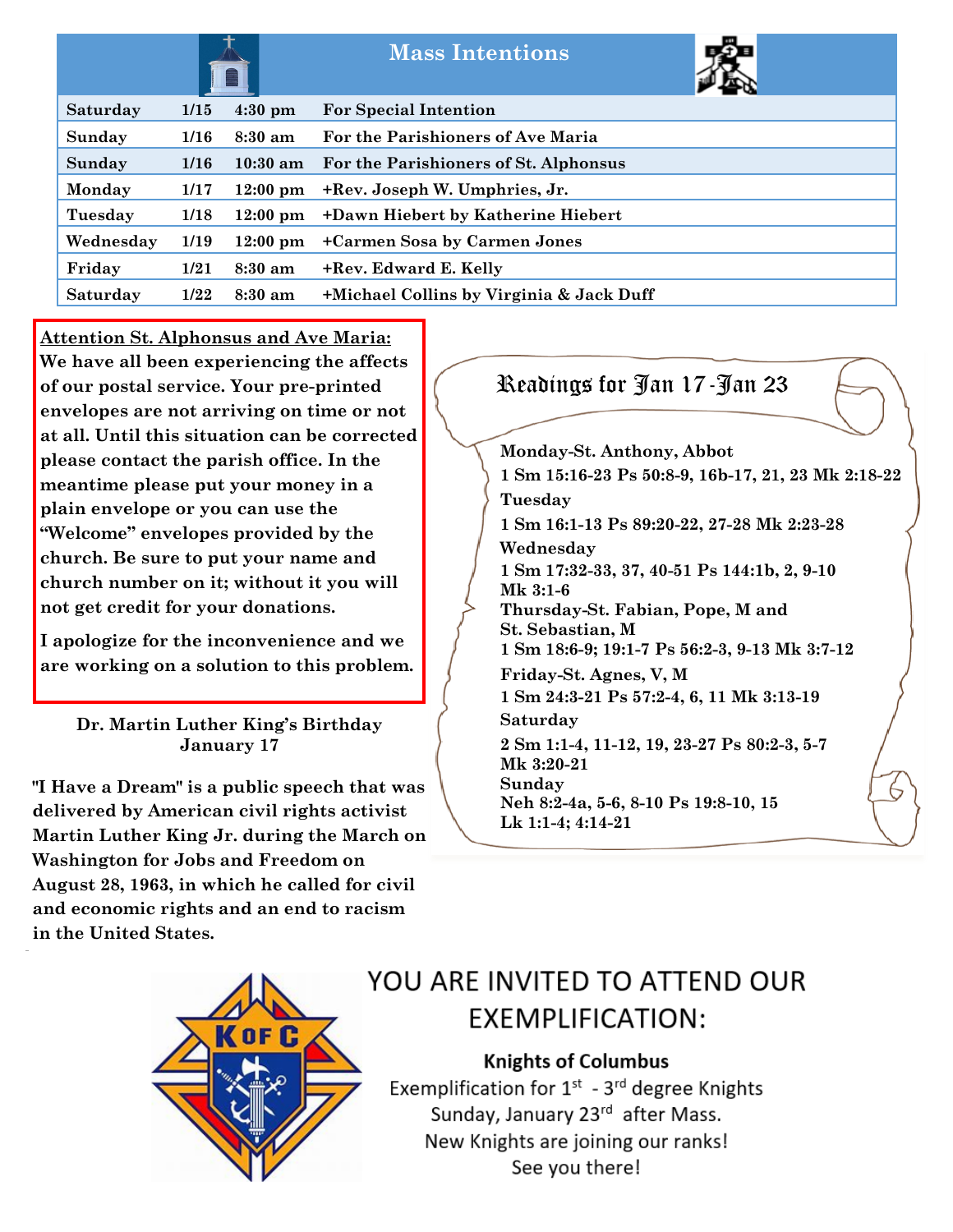#### **Prayer for the sick and those in need:**

**Father of goodness and love, hear our prayers for the sick members of our community and for all who are in need. Amid mental and physical suffering may they find consolation in your healing presence. Show your mercy as you close wounds, cure illness, make broken bodies whole and free downcast spirits. May these special people find lasting health and deliverance, and so join us in thanking you for all your gifts. We ask this through the Lord Jesus who healed those who believed. Amen.** 

**Please Pray** 



| <b>Our Ill Priests</b> |                       |  |  |
|------------------------|-----------------------|--|--|
| Fr. John Hourican      | Fr. Bryan Timby       |  |  |
| Fr. Jolly Sebastian    | Fr. Robert Ponticello |  |  |

#### **Our Parishioners**

| <b>Leonard Bergen</b>        | Kathy & Jessie Laxton |
|------------------------------|-----------------------|
| <b>Jerry Bryant</b>          | Lenny Lind            |
| Peter Burkhardt              | Maria McConnell       |
| <b>Florinda Clark/Family</b> | Jerry & Rose Mills    |
| <b>Kay &amp; Gene Cross</b>  | Eleanor Nunn          |
| <b>Ellen Daily</b>           | Doloris Pfountz       |
| Jack Duff                    | Lynda Rogers          |
| Derek Durham                 | <b>Holly Schaefer</b> |
| John Folden                  | Barbara Schneider     |
| <b>Floanne Garrett</b>       | Joan Smith            |
| <b>Evan Grueling</b>         | <b>Frank Stephens</b> |
| Jack & Peggy Haywood         | Cyburn Sullivan       |
| Jim & Lois Hayden            | Elizabeth Sullivan    |
| Pat Haynes                   | <b>Annette Tustin</b> |
| <b>Billie Hutchins</b>       | Irma Wilson de Roze   |
| <b>Beverly Jiminez</b>       |                       |



 **Happy Birthday!**

 **Katherine Brumley 1/19**

**Consider offering or attending Mass, or visiting a church to pray before the Blessed Sacrament for yourself or a loved one's birthday, thanking God for the gift of family and life.**

## JANUARY-Pope's Prayer Intention:

#### *For true human fraternity*

We pray for all those suffering from religious discrimination and persecution; may their own rights and dignity be recognized, which originate from being brothers and sisters in the human family.

| <b>Our Loved Ones</b>            |                                 |  |  |
|----------------------------------|---------------------------------|--|--|
| <b>James &amp; Robin Barnett</b> | Lisa Hutton                     |  |  |
| <b>William Barrett</b>           | <b>Christie Johnson</b>         |  |  |
| Lula Belue                       | <b>Ester Jones</b>              |  |  |
| <b>Joe Bergen</b>                | <b>Mode Jones</b>               |  |  |
| <b>Daniel Borrego</b>            | <b>Phillis King</b>             |  |  |
| <b>Sydney Bosworth</b>           | <b>Judy Kovach</b>              |  |  |
| Virginia Bowden                  | <b>Emile Latour</b>             |  |  |
| <b>Darlene Brooks</b>            | <b>Cindy Lavelli</b>            |  |  |
| <b>Dan Browers</b>               | <b>Jacob LeFils</b>             |  |  |
| Dave Buda                        | Dietmar Linden                  |  |  |
| Joe Bynum                        | Susana Linden                   |  |  |
| <b>Christina Cahaly</b>          | <b>Linda Medford</b>            |  |  |
| Angela Canady                    | <b>Danny Miller</b>             |  |  |
| <b>Patrick Christy</b>           | <b>Ronnie Nipp</b>              |  |  |
| <b>Lottie Crofton</b>            | <b>Sally Paulus</b>             |  |  |
| <b>Bella Crosby</b>              | <b>Tom Payletic</b>             |  |  |
| Liz Crosslin                     | <b>Sandra Pellegren</b>         |  |  |
| <b>Bobbie Jean Crouse</b>        | <b>William Perry</b>            |  |  |
| <b>Heather Daniels</b>           | <b>Beverly Pratt</b>            |  |  |
| Dixie Duncan                     | <b>Joan Robertson</b>           |  |  |
| <b>Michael Ellis</b>             | <b>Russom Family</b>            |  |  |
| Danny & Sheila Elrod             | <b>Mike Sadler</b>              |  |  |
| <b>Rob Engel</b>                 | <b>Mary Schaefer</b>            |  |  |
| <b>Willie Ferrell</b>            | Andrea Stafford                 |  |  |
| Karri Flannigan                  | Ray & Yelba Stevenson           |  |  |
| Ella Forkum                      | <b>Sam Stitt</b>                |  |  |
| <b>Tammy Freeman</b>             | Jay St. John                    |  |  |
| Kathy & Ronda Gentry             | <b>Cathy Stowers</b>            |  |  |
| <b>Elizabeth Guntert</b>         | <b>Toni Swindell</b>            |  |  |
| Robert E. Harbin                 | <b>Jennifer Tidwell</b>         |  |  |
| <b>James Phillip Harbin</b>      | <b>Peter Vanderven</b>          |  |  |
| John Haywood, Jr.                | <b>Meredith Veeder</b>          |  |  |
| <b>Shannon Heindel</b>           | <b>Brad &amp; Paige Warmath</b> |  |  |
| <b>Kay Hernandez</b>             | Donna Williams                  |  |  |
| <b>Gunther Hitchcock/family</b>  | <b>Steve Williams</b>           |  |  |
| Lisa Hogan                       | Coila Winters                   |  |  |
| <b>Betty Hopper</b>              |                                 |  |  |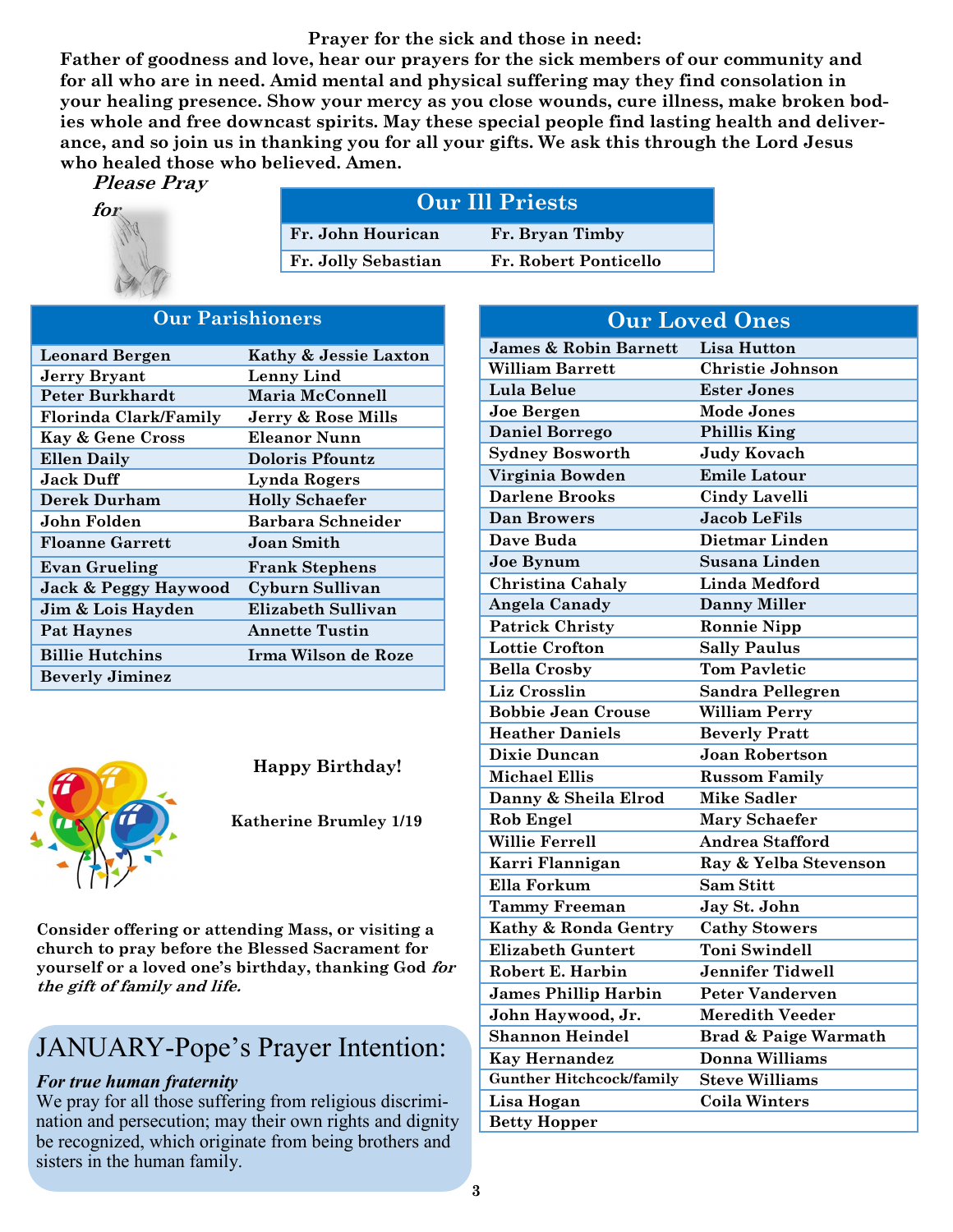| <b>Liturgical Ministers</b> |                     |                      |                   |                                                       |
|-----------------------------|---------------------|----------------------|-------------------|-------------------------------------------------------|
|                             | Lectors             | <b>Servers</b>       | <b>Sacristans</b> | <b>Extra Ordinary</b><br><b>Eucharistic Ministers</b> |
|                             |                     |                      |                   |                                                       |
| Jan 15                      | E. Teer<br>J. Terry | A. Calvet<br>K. Sass | M. Griffis        |                                                       |
|                             |                     | C. Buda              |                   |                                                       |
|                             |                     | E. Moreno            |                   |                                                       |
|                             |                     | D. Gobellan          |                   |                                                       |
|                             |                     |                      |                   |                                                       |
| Jan 16                      | R. Wheeler          | <b>EP</b> Moreno     | J. Buda           | K. Clark                                              |
|                             | R. Esquivel         | M. Buda              |                   |                                                       |
|                             |                     | G. Winters           |                   |                                                       |
|                             |                     |                      |                   |                                                       |
| Jan 22                      | E. Teer             | A. Calvet            | E. Teer           | G. Buda                                               |
|                             |                     | K. Sass              |                   |                                                       |
|                             |                     |                      |                   |                                                       |
| Jan 23                      | C. Clark            | M. Buda              | M. Griffis        |                                                       |
|                             | J. Wheeler          | A. Moreno            |                   |                                                       |
|                             |                     | Ja. Walker           |                   |                                                       |

| <b>Volunteers</b>                            |                   |           |         |  |
|----------------------------------------------|-------------------|-----------|---------|--|
| Church<br>Parish Hall<br><b>Altar Linens</b> |                   |           |         |  |
|                                              | Jan 22 K. Brumley | E. Ulrich | J. Buda |  |
|                                              | Jan 29 A. Calvet  | K. Sass   | J. Buda |  |
| <b>Feb 05</b>                                |                   |           |         |  |

| <b>Attendance Last Week</b> |    |                               |           |   |  |
|-----------------------------|----|-------------------------------|-----------|---|--|
| Jan 9                       |    | <b>St. Alphonsus</b>          | Ave Maria |   |  |
|                             |    | Adult Children Adult Children |           |   |  |
| $4:30$ pm                   | 45 |                               |           |   |  |
| <b>8:30 Mass</b>            |    |                               | 20        | 2 |  |
| $10:30$ Mass                | 57 | 20                            |           |   |  |

**Sunday 2nd Collection: Capital**

| Jan 9, 2022                   | Saint Alphonsus Ave Maria     |                             | <b>Saint Alphonsus</b>    | <b>Ave Maria</b> |
|-------------------------------|-------------------------------|-----------------------------|---------------------------|------------------|
|                               |                               |                             | 2021                      | 2021             |
| <b>Budget</b>                 | \$<br>2,615.00                | 490.00<br>\$                | 2,250.00<br>$\mathbf{\$}$ | 365.00<br>\$     |
| Regular                       | 3,427.00<br>\$                | 250.00<br>\$                | 3,565.00<br>$\mathbf{s}$  | 278.00<br>\$     |
| YTD SURPLUS (Jul-Jan) 28 wks. | 2,928.50<br>$\boldsymbol{\$}$ | 321.76<br>$\boldsymbol{\$}$ | 300.00<br>\$              | \$3,485.00       |
| <b>Friends of the Poor</b>    | $\mathbf{\$}$<br>100.00       | \$                          | 150.00<br>$\mathbf{\$}$   | \$               |
| <b>Food Pantry</b>            | $\mathbf{\$}$<br>200.00       | \$                          | \$                        | $\pmb{\$}$       |

**From the Parish Office: Important! Please if you have had any information that has changed regarding your name, address, email, phone numbers, martial status, etc. Please, Please contact the parish office so that your records can be updated. If you have not registered with the church, please contact the parish office. It is important for the church and diocese that our records are correct and up to date. If you should have any questions or concerns please contact the parish office. 901-476-8140**

We belong to Christ, we are joined to him through Baptism; His presence is in us, His light is in us, His life is in us Pope Francis